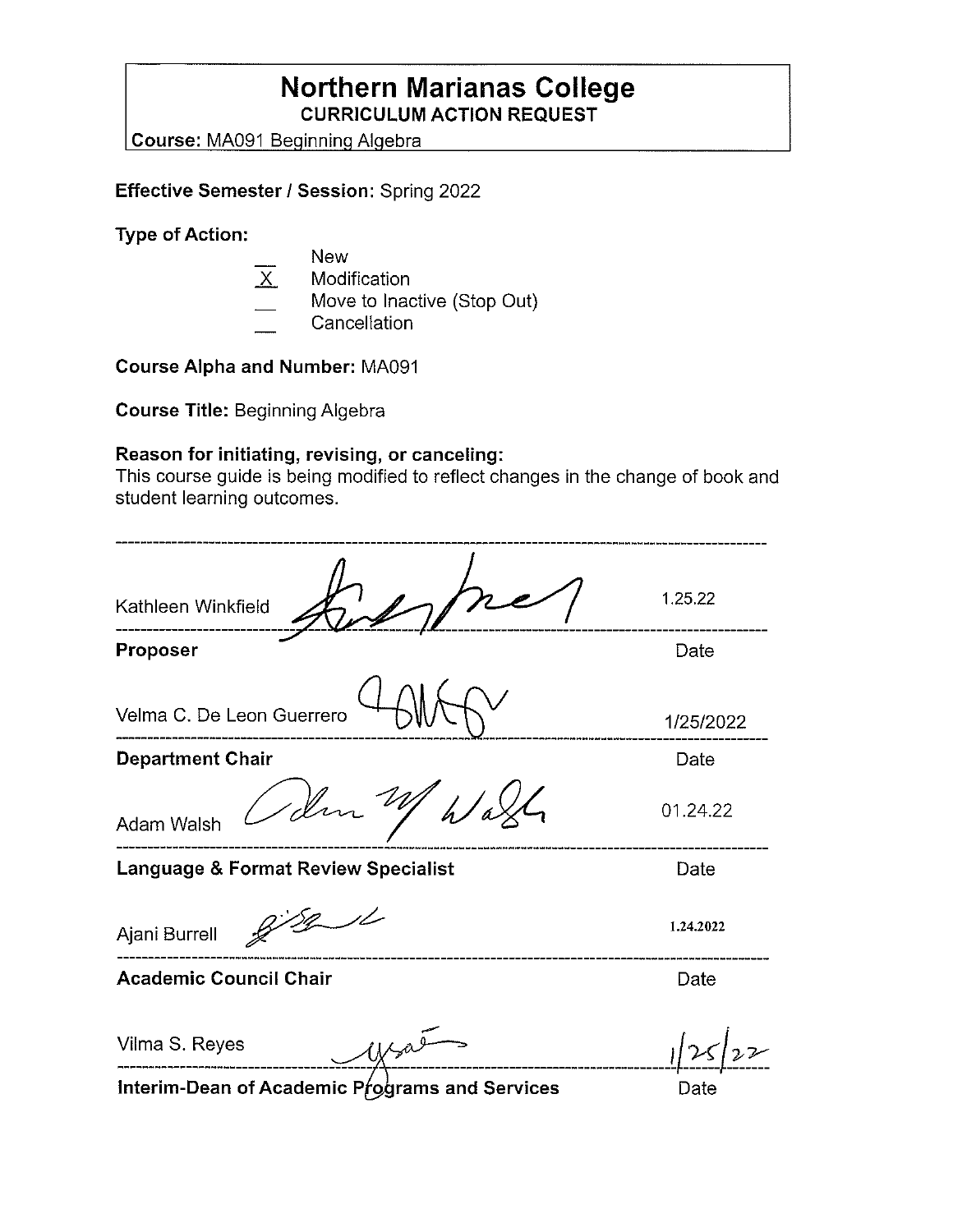**Course:** MA091 Beginning Algebra

#### **1. Department**

Science, Mathematics, Health & Athletics

### **2. Purpose**

This course further develops the fundamental math skills and basic algebraic concepts covered in MA087 and MA089. It introduces students to the basic concepts of algebra, including solving equations, polynomials, problem solving, graphic equations and inequalities while solving real-life problems using algebraic principles. A passing grade in this course qualifies students for entrance into MA132, Intermediate Algebra.

### **3. Description**

## **A. Required/Recommended Textbook(s) and Related Materials**

Required:

Richard N. Aufmann and Joanne S. Lockwood, Beginning Algebra, 8th ed. Belmont, CA: Brooks/Cole Cengage Learning, 2013.

Recommended: None

### **B. Contact Hours**

- **1. Lecture:** 4 per week/ 60 per semester
- **2. Lab:** None
- **3. Other:** None

### **C. Credits**

- **1. Number:** 4
- **2. Type:** Non-Degree Units

### **D. Catalogue Course Description**

Note: MA087, MA089 and MA091 are preparatory courses in mathematics and do not carry college degree credit (i.e., NDU = non degree units.)

This course further develops the fundamental math and basic algebraic concepts covered in MA087 and MA089. This course introduces students to the general concepts of algebra, including solving equations in one and two variables, problem solving, graphing linear equations and inequalities while solving real-life problems using algebra. A Tl-83, or higher graphic calculator is required. Prerequisites: BE111, or concurrent enrollment, EN085, MA089. (Offered Fall, Spring, and Summer)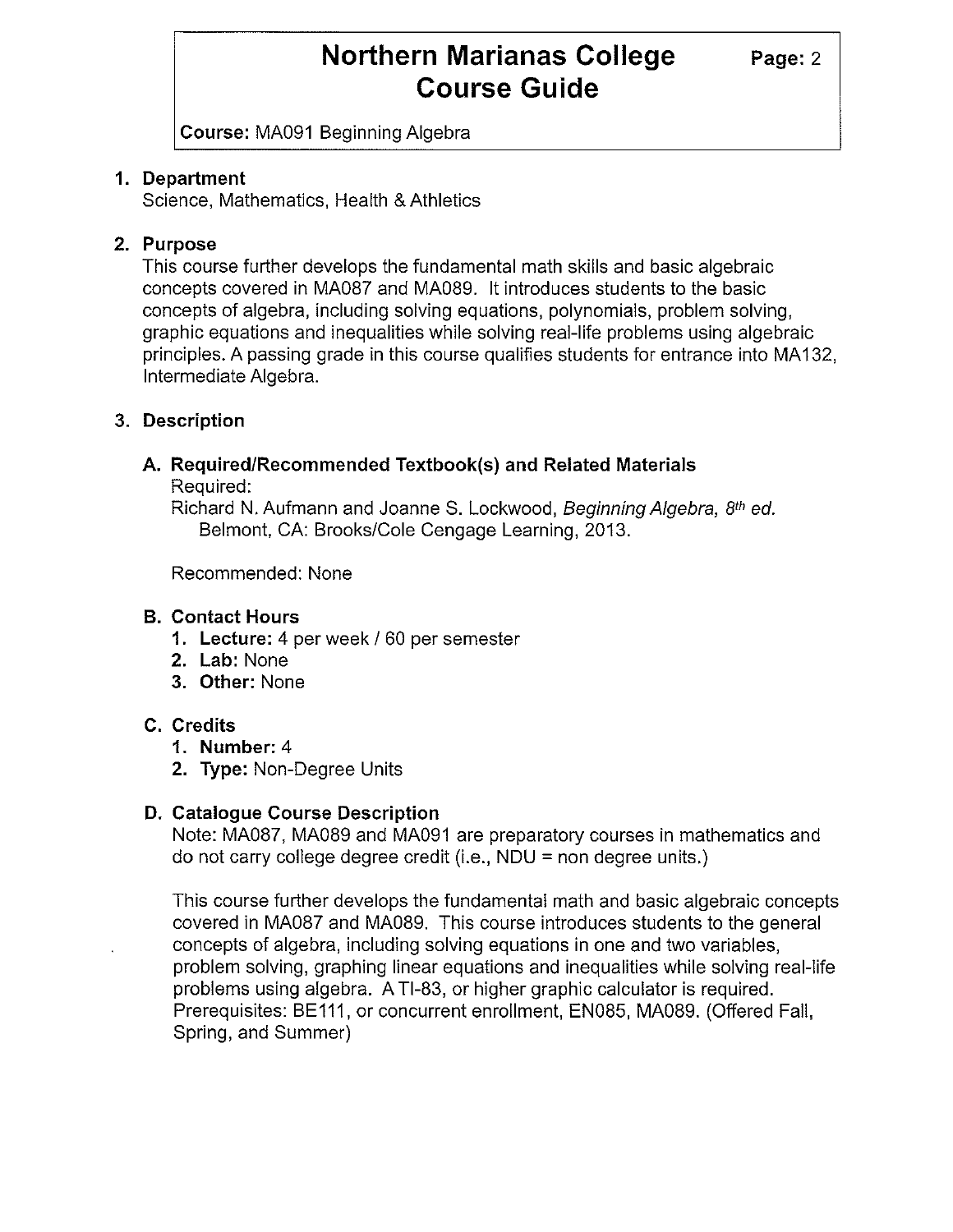**Course:** MA091 Beginning Algebra

#### **E. Degree or Certificate Requirements Met by Course**

None. A passing grade in this course satisfies only the mathematics proficiency requirement for entry into MA 132, Intermediate Algebra.

#### **F. Course Activities and Design**

Course activities include: lecture, group work and discussions, homework assignments, viewing relevant audio-visual material, quizzes, scheduled testing, calculator exploration, and a comprehensive final exam. Students will be required to participate fully in class discussions and other course assignments.

#### **4. Course Prerequisite(s); Concurrent Course Enrollment**

Prerequisites: BE111 Concurrent Course Enrollment: EN085 & MA089

### **Required English/Mathematics Proficiency Level(s)**

English Placement Level: None Mathematics Placement Level: None

#### **5. Estimated Cost of Course; Instructional Resources Needed**

Cost to the Student: Tuition for a 4-credit course; cost of textbook; cost of Tl-83 or higher graphics calculator.

Cost to the College: Instructor's salary and classroom.

Instructional resources needed for this course include:whiteboard and markers, ELMO, TV, and a Tl-83 graphics calculator.

#### **6. Method of Evaluation**

Students will be evaluated by their performance on the chapter quizzes, homework, tests as well as the completion of the final exam. NMC's grading and attendance policies will be followed.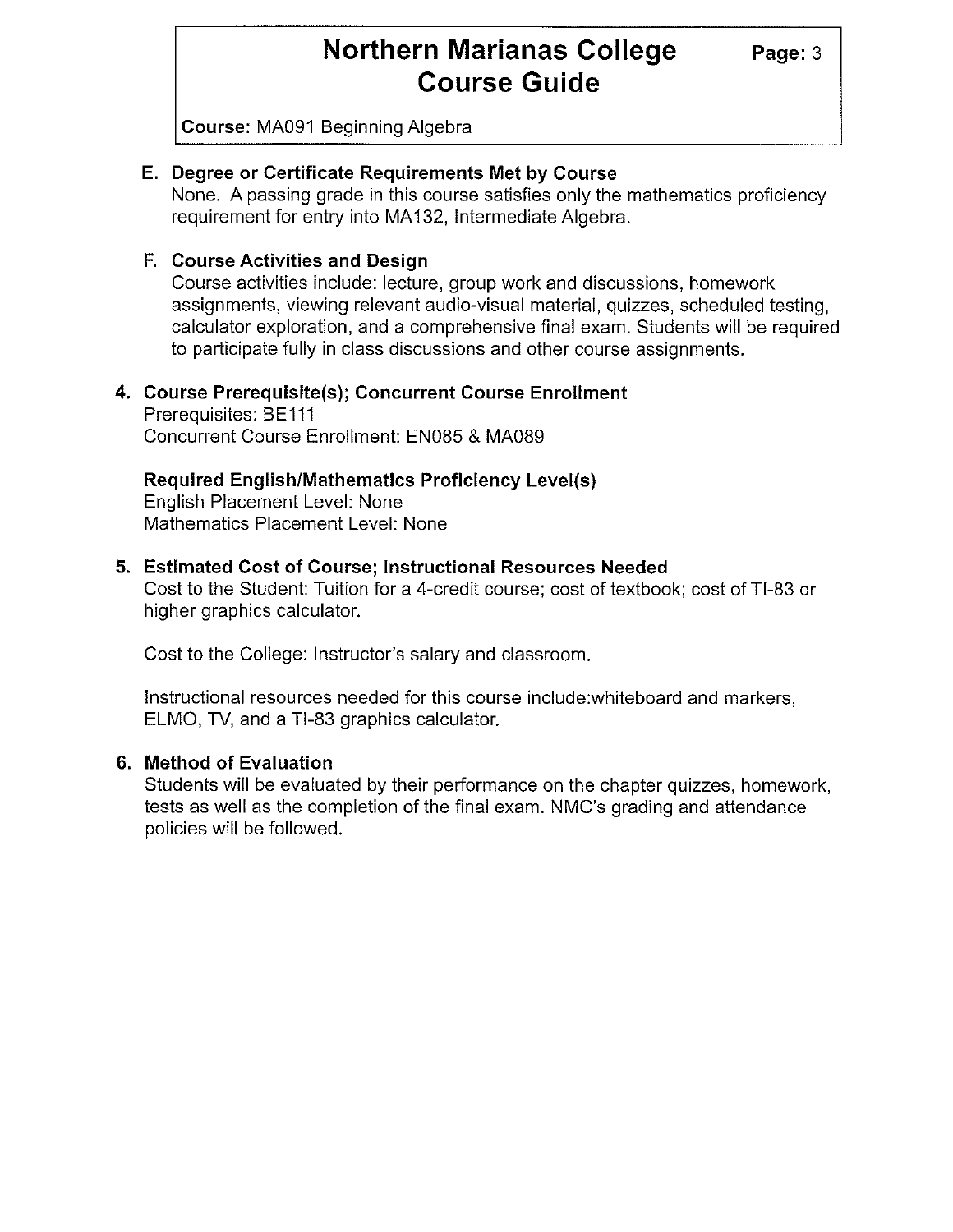**Course:** MA091 Beginning Algebra

#### **7. Course Outline**

This is a topical outline and does not necessarily indicate the sequence in which the material will be presented.

- 1.0 Set of Real Numbers
- 2.0 Variable Expressions
- 3.0 Linear Equations and Inequalities
- 4.0 Applications in Solving Equations and Inequalities
- 5.0 Graphing Linear Equations and Inequalities
- 6.0 Systems of Linear Equations in Two Variables
- 7.0 Polynomials and Properties of Exponents
- 8.0 Factoring Polynomials
- 9.0 Rational Expressions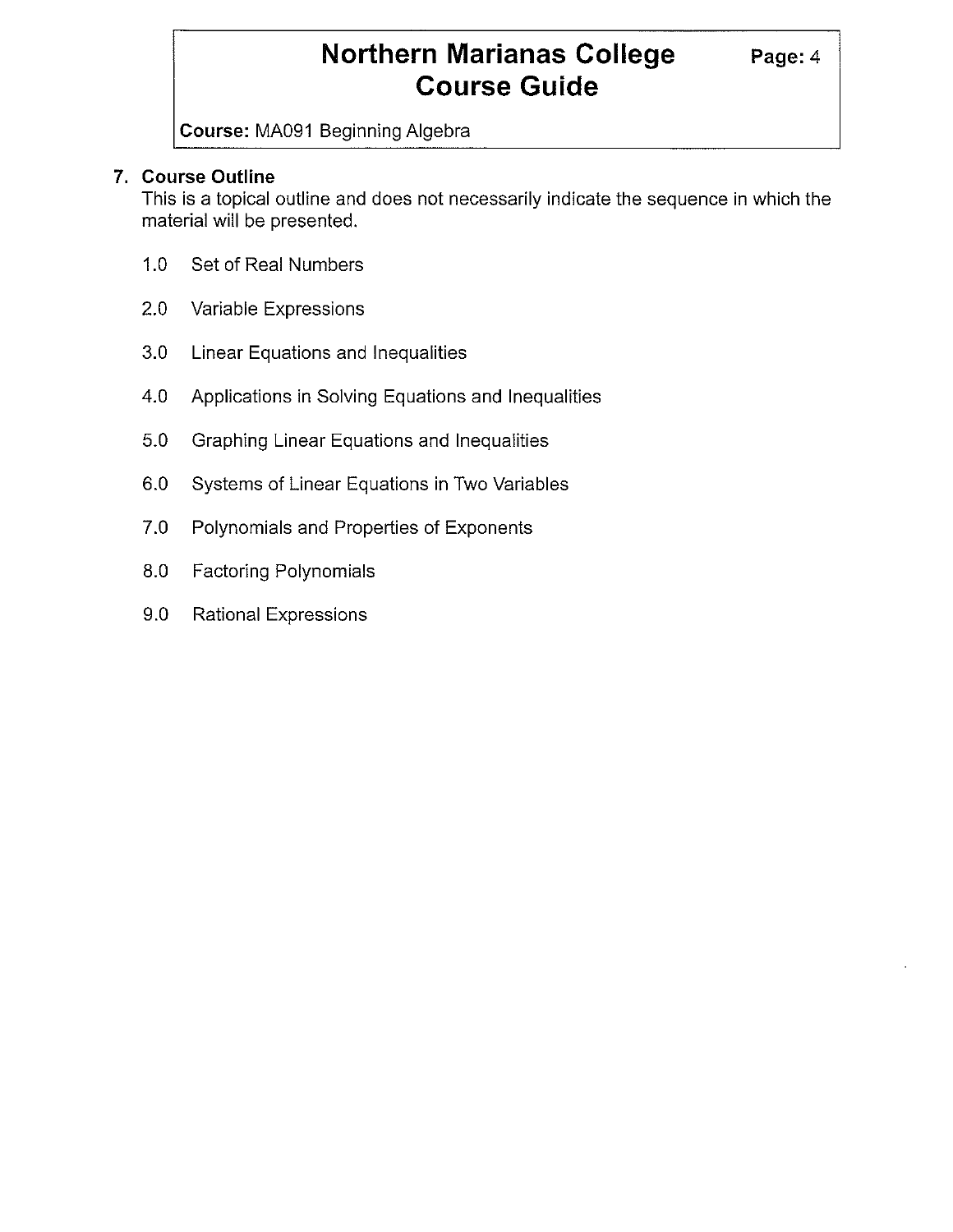**Course:** MA091 Beginning Algebra

#### **8. Instructional Goals**

The course will introduce students to:

- 1.0 Set of Real Numbers;
- 2.0 Linear Equations and Inequalities;
- 3.0 Graphing Linear Equations and Inequalities in Two Variables;
- 4.0 Systems of Linear Equations in Two Variables;
- 5.0 Polynomials and Properties of Exponents;
- 6.0 Factoring Polynomials; and
- 7.0 Rational Expressions.